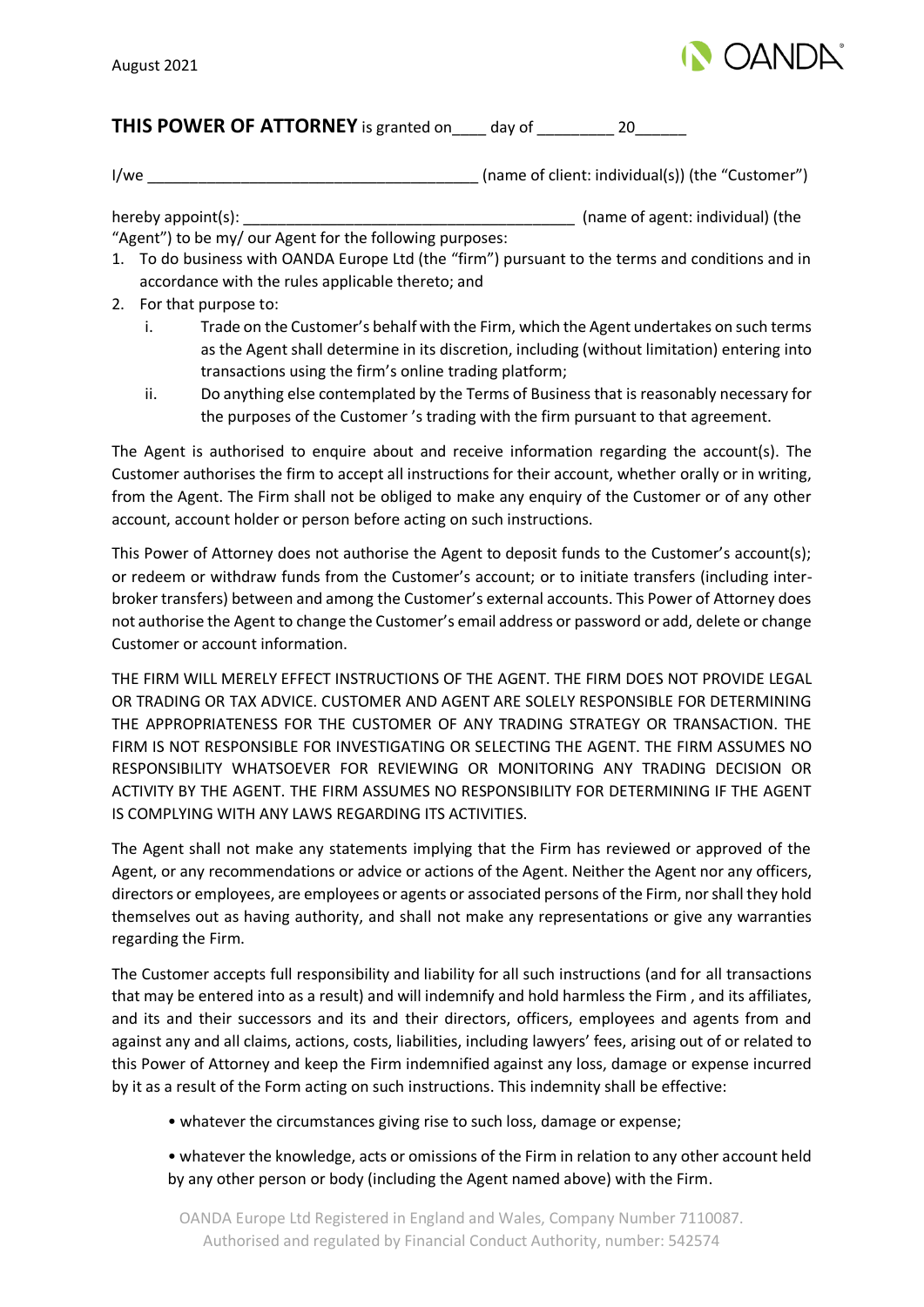

The Customer further agrees that this indemnity shall extend to loss, damage or expense incurred by the Firm in reversing incorrect or erroneous instructions submitted by the Agent that result in a transaction that must, for the protection of the Firm or its other customers or for reasons of market integrity, be reversed.

The Customer acknowledges and accepts the inherent risk that online or electronic communications may not reach their intended destination or may do so much later than intended for reasons outside your control. The Customer accepts that it bears the risk of the Agent's instructions being lost for any reason whatsoever (including, without limitation, malfunctions in any electronic or the online trading system).

The Customer accepts that if the Firm chooses not to place limits or controls on the Agent's trading, or if such limits or controls fail for any reason, the Firm will not exercise oversight or control over instructions given by the Agent and the Customer accepts full responsibility and liability for the Agent's actions in such circumstances; including but not limited to being liable without restriction for any negative balance arising on the Customer's account by reason of trades or other dealings made on said account by the Agent.

The Customer undertakes to ratify whatever the Agent does under the authority or purported authority of this power. The Customer agrees to indemnify the Agent against all expenses, losses and liabilities incurred by it when acting in pursuance of this power.

This authorisation may only be amended or revoked by the Customer in writing. Unless notified otherwise in writing by the Firm, any such variation or revocation will be effective within two working days of it being received by the Firm. The Customer acknowledges that it will remain liable for all instructions given to the Firm prior to the revocation/ variation being effective, and that it will be responsible for any losses which may arise on any trades which are open at such time. The Customer will indemnify and keep the Firm indemnified in respect of any such losses.

The Agent agrees to indemnify and hold the Firm, and its affiliates, and its and their successors and its and their directors, officers, employees and agents harmless from and against all claims, actions, costs including lawyer's fees, arising out of or relating to any breach of any provision of this Power of Attorney or the Firm's Customer Agreement with the Customer by the Agent; the performance or nonperformance of trades placed by the Agent or any action by the Agent in connection with the Customer's account(s); and any dispute involving the Agent and the Customer.

This Deed shall be governed by and construed in accordance with the laws of England and Wales and I irrevocably submit to the jurisdiction of the English courts in relation to any dispute arising out of this Deed.